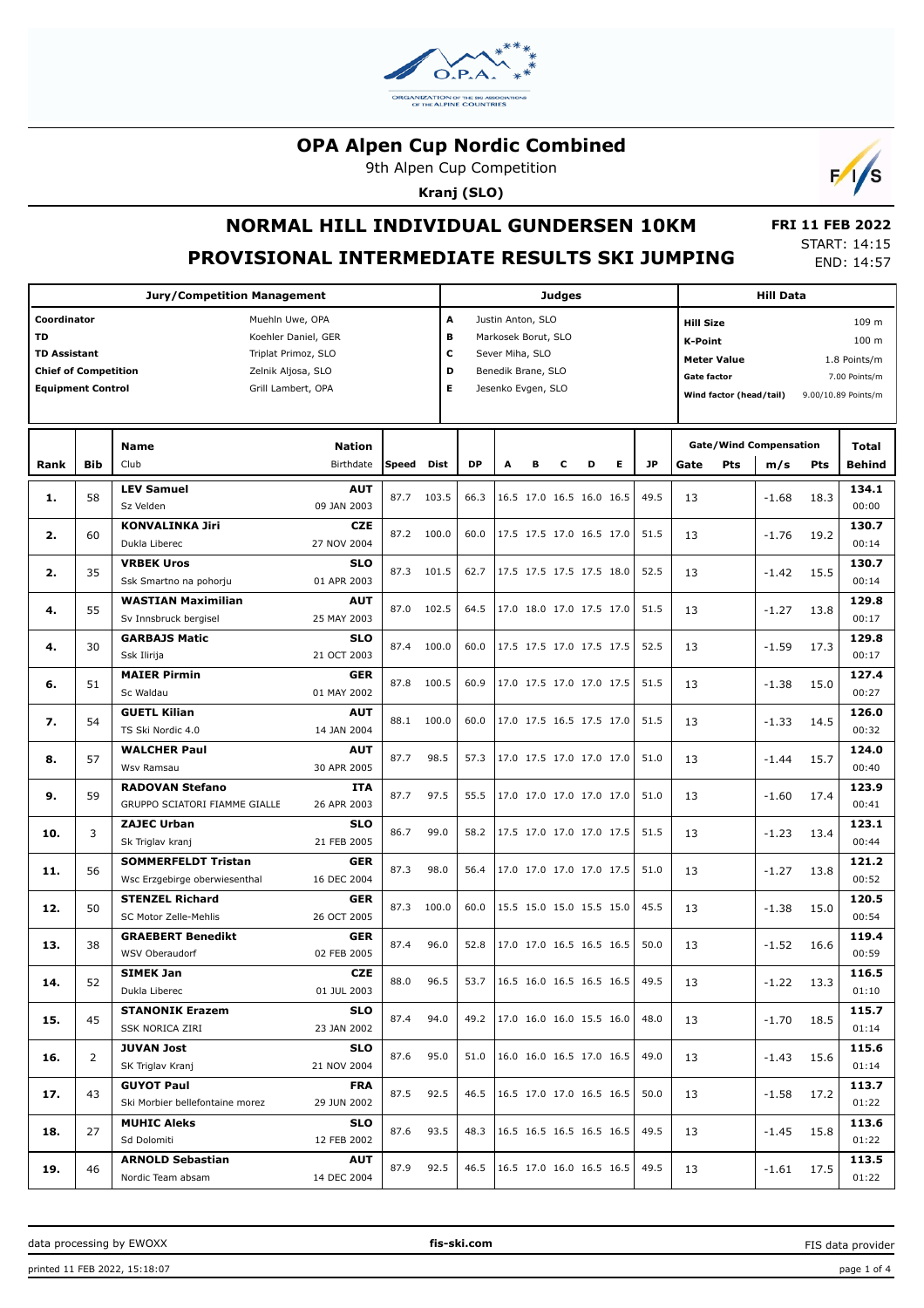

9th Alpen Cup Competition

**Kranj (SLO)**



# **NORMAL HILL INDIVIDUAL GUNDERSEN 10KM**

#### **FRI 11 FEB 2022** START: 14:15

|      |              | PROVISIONAL INTERMEDIATE RESULTS SKI JUMPING |                           |       |      |           |                                 |   |   |                          |   |      |      |     |                               |            | END: 14:57     |
|------|--------------|----------------------------------------------|---------------------------|-------|------|-----------|---------------------------------|---|---|--------------------------|---|------|------|-----|-------------------------------|------------|----------------|
|      |              | Name                                         | <b>Nation</b>             |       |      |           |                                 |   |   |                          |   |      |      |     | <b>Gate/Wind Compensation</b> |            | Total          |
| Rank | <b>Bib</b>   | Club                                         | Birthdate                 | Speed | Dist | <b>DP</b> | A                               | в | с | D                        | Е | JP   | Gate | Pts | m/s                           | <b>Pts</b> | Behind         |
|      |              | <b>ACKO Sandi</b>                            | <b>SLO</b>                |       |      |           |                                 |   |   |                          |   |      |      |     |                               |            | 111.2          |
| 20.  | 26           | Ssk Smartno na pohorju                       | 20 JAN 2002               | 87.1  | 93.0 | 47.4      |                                 |   |   | 16.5 16.0 16.5 17.0 16.5 |   | 49.5 | 13   |     | -1.31                         | 14.3       | 01:32          |
|      |              | <b>SCHULA Pepe</b>                           | <b>GER</b>                |       |      |           |                                 |   |   |                          |   |      |      |     |                               |            | 110.9          |
| 21.  | 42           | Ssv Geyer                                    | 28 APR 2003               | 87.3  | 91.0 | 43.8      | 16.5 16.0 16.5 16.5 16.5        |   |   |                          |   | 49.5 | 13   |     | $-1.62$                       | 17.6       | 01:33          |
|      |              | <b>MUHIC David</b>                           | <b>SLO</b>                |       |      |           |                                 |   |   |                          |   |      |      |     |                               |            | 110.3          |
| 22.  | 34           | Sd Dolomiti                                  | 12 FEB 2002               | 87.6  | 90.5 | 42.9      | 16.5 17.0 16.5 17.0 16.5        |   |   |                          |   | 50.0 | 13   |     | $-1.60$                       | 17.4       | 01:35          |
|      |              | <b>REITER Severin</b>                        | <b>AUT</b>                |       |      |           |                                 |   |   |                          |   |      |      |     |                               |            | 110.2          |
| 23.  | 62           | SC Bischofshofen                             | 30 JAN 2004               | 87.3  | 91.5 | 44.7      | 16.5 16.5 16.5 16.5 16.5        |   |   |                          |   | 49.5 | 13   |     | -1.47                         | 16.0       | 01:36          |
|      |              | <b>ROCHAT Tom</b>                            | <b>FRA</b>                |       |      |           |                                 |   |   |                          |   |      |      |     |                               |            | 110.2          |
| 23.  | 53           | Ski Club xonrupt                             | 20 JAN 2003               | 87.3  | 94.0 | 49.2      | 16.0 16.5 16.5 16.0 15.5        |   |   |                          |   | 48.5 | 13   |     | $-1.15$                       | 12.5       | 01:36          |
|      |              | <b>GEHRING Hannes</b>                        | GER                       |       |      |           |                                 |   |   |                          |   |      |      |     |                               |            | 109.8          |
| 25.  | 49           | SV Biberau                                   | 04 JAN 2003               | 87.3  | 91.5 | 44.7      | 16.5 17.0 16.5 16.0 16.5        |   |   |                          |   | 49.5 | 13   |     | -1.43                         | 15.6       | 01:37          |
|      |              | <b>SCHOENFELD Nick</b>                       | <b>GER</b>                |       |      |           |                                 |   |   |                          |   |      |      |     |                               |            | 109.7          |
| 26.  | 44           | Vsc Klingenthal                              | 07 JUN 2004               | 87.4  | 91.0 | 43.8      | 16.0 16.5 16.0 15.5 16.0        |   |   |                          |   | 48.0 | 13   |     | $-1.64$                       | 17.9       | 01:38          |
|      |              | <b>SUDEK Radim</b>                           | <b>CZE</b>                |       |      |           |                                 |   |   |                          |   |      |      |     |                               |            | 108.5          |
| 27.  | 21           | Dukla Liberec                                | 06 JAN 2004               | 87.6  | 90.0 | 42.0      | 16.0 16.0 16.0 16.0 16.0        |   |   |                          |   | 48.0 | 13   |     | $-1.70$                       | 18.5       | 01:42          |
|      | 28           | <b>TREAND Lilian</b>                         | <b>FRA</b>                | 86.8  | 91.0 | 43.8      | 16.0 16.0 16.0 16.0 16.5        |   |   |                          |   | 48.0 | 13   |     |                               |            | 108.0          |
| 28.  |              | Olympic Mont d or                            | 12 JUN 2005               |       |      |           |                                 |   |   |                          |   |      |      |     | $-1.49$                       | 16.2       | 01:44          |
| 29.  | 40           | <b>PEER Stefan</b>                           | AUT                       | 87.3  | 89.5 | 41.1      | 16.0 16.0 15.5 16.5 16.0        |   |   |                          |   | 48.0 | 13   |     | $-1.63$                       | 17.8       | 106.9          |
|      |              | Wsv Woergl                                   | 23 MAR 2002               |       |      |           |                                 |   |   |                          |   |      |      |     |                               |            | 01:49          |
| 29.  | 39           | <b>HLADNIK Matic</b>                         | <b>SLO</b>                | 87.5  | 89.0 |           | 40.2   16.5 17.0 16.5 17.0 16.5 |   |   |                          |   | 50.0 | 13   |     | $-1.53$                       | 16.7       | 106.9          |
|      |              | <b>Nsk Trzic</b>                             | 14 FEB 2003               |       |      |           |                                 |   |   |                          |   |      |      |     |                               |            | 01:49          |
| 31.  | 36           | <b>ZELNIK Matija</b>                         | <b>SLO</b>                | 87.5  | 89.5 |           | 41.1   16.0 15.0 16.0 16.0 15.5 |   |   |                          |   | 47.5 | 13   |     | -1.48                         | 16.1       | 104.7          |
|      |              | Sk Triglav kranj                             | 28 JAN 2004               |       |      |           |                                 |   |   |                          |   |      |      |     |                               |            | 01:58          |
| 32.  | 37           | <b>BRAUN Lasse</b>                           | <b>GER</b>                | 87.5  | 88.0 | 38.4      | 16.5 16.5 16.0 16.5 15.5        |   |   |                          |   | 49.0 | 13   |     | $-1.56$                       | 17.0       | 104.4          |
|      |              | Sv Baiersbronn                               | 28 OCT 2003               |       |      |           |                                 |   |   |                          |   |      |      |     |                               |            | 01:59          |
| 33.  | 29           | <b>STENZEL Albin</b>                         | <b>GER</b>                | 87.1  | 88.5 | 39.3      | 16.5 16.0 16.0 16.5 16.5        |   |   |                          |   | 49.0 | 13   |     | -1.41                         | 15.4       | 103.7          |
|      |              | SC Motor Zella-Mehlis                        | 20 APR 2004               |       |      |           |                                 |   |   |                          |   |      |      |     |                               |            | 02:02          |
| 34.  | 11           | <b>FADRHONS Matej</b>                        | <b>CZE</b>                | 87.8  | 88.0 | 38.4      | 16.5 15.5 15.5 15.5 16.0        |   |   |                          |   | 47.0 | 13   |     | $-1.65$                       | 18.0       | 103.4          |
|      |              | Dukla Liberec                                | 14 MAR 2002               |       |      |           |                                 |   |   |                          |   |      |      |     |                               |            | 02:03          |
| 35.  | 6            | <b>BERTIGNOL Michael</b><br>Sc Erzbergland   | <b>AUT</b><br>28 NOV 2004 | 87.1  | 88.0 | 38.4      | 15.5 15.5 15.0 15.0 16.0        |   |   |                          |   | 46.0 | 13   |     | $-1.74$                       | 18.9       | 103.3<br>02:03 |
|      |              | <b>WIED Lukas</b>                            |                           |       |      |           |                                 |   |   |                          |   |      |      |     |                               |            | 102.7          |
| 36.  | 5            | Sc Rueckershausen                            | GER<br>16 MAR 2004        | 87.7  | 88.0 |           | 38.4 15.5 16.5 15.5 16.5 16.0   |   |   |                          |   | 48.0 | 13   |     | $-1.50$                       | 16.3       | 02:06          |
|      |              | <b>DOLEZAL Lukas</b>                         | CZE                       |       |      |           |                                 |   |   |                          |   |      |      |     |                               |            | 102.4          |
| 37.  | 47           | Dukla Liberec                                | 21 FEB 2006               | 87.8  | 87.0 | 36.6      |                                 |   |   | 16.0 16.0 16.0 16.0 16.0 |   | 48.0 | 13   |     | $-1.63$                       | 17.8       | 02:07          |
|      |              | <b>KERSTING Lenard</b>                       | <b>GER</b>                |       |      |           |                                 |   |   |                          |   |      |      |     |                               |            | 101.2          |
| 38.  | 61           | Sk Winterberg                                | 17 APR 2002               | 88.4  | 86.5 | 35.7      |                                 |   |   | 16.0 16.0 16.0 16.0 16.0 |   | 48.0 | 13   |     | -1.61                         | 17.5       | 02:12          |
|      |              | <b>KADIVEC Gregor</b>                        | <b>SLO</b>                |       |      |           |                                 |   |   |                          |   |      |      |     |                               |            | 101.2          |
| 38.  | 31           | SK Triglav Kranj                             | 14 MAR 2006               | 87.5  | 87.0 | 36.6      |                                 |   |   | 16.5 16.0 16.5 16.5 16.0 |   | 49.0 | 13   |     | -1.43                         | 15.6       | 02:12          |
|      |              | <b>BRANDNER Sebastian</b>                    | <b>AUT</b>                |       |      |           |                                 |   |   |                          |   |      |      |     |                               |            | 100.0          |
| 40.  | 48           | SC Erzbergland                               | 07 APR 2002               | 87.6  | 87.5 | 37.5      | 16.0 16.5 16.0 16.0 16.0        |   |   |                          |   | 48.0 | 13   |     | $-1.33$                       | 14.5       | 02:16          |
|      |              | <b>KOHLBERGER Lukas</b>                      | CZE                       |       |      |           |                                 |   |   |                          |   |      |      |     |                               |            | 97.1           |
| 41.  | 23           | Dukla Liberec                                | 13 MAR 2002               | 87.2  | 85.0 | 33.0      |                                 |   |   | 16.0 15.5 15.5 15.5 15.5 |   | 46.5 | 13   |     | $-1.62$                       | 17.6       | 02:28          |
|      |              | <b>OTTENHEIMER Remi</b>                      | <b>FRA</b>                |       |      |           |                                 |   |   |                          |   |      |      |     |                               |            | 95.8           |
| 42.  | 25           | Vercors Ski de fond                          | 06 DEC 2004               | 86.9  | 85.0 | 33.0      |                                 |   |   | 16.0 16.0 16.5 16.0 16.0 |   | 48.0 | 13   |     | -1.36                         | 14.8       | 02:33          |
|      |              | <b>BREGAR Gal</b>                            | <b>SLO</b>                |       |      |           |                                 |   |   |                          |   |      |      |     |                               |            | 94.0           |
| 43.  | $\mathbf{1}$ | SMUCARSKO SKAKALNI KLUB ILIRI                | 04 OCT 2006               | 86.8  | 83.5 |           | 30.3   16.0 16.0 16.0 15.5 15.5 |   |   |                          |   | 47.5 | 13   |     | -1.49                         | 16.2       | 02:40          |

data processing by EWOXX **fis-ski.com**

FIS data provider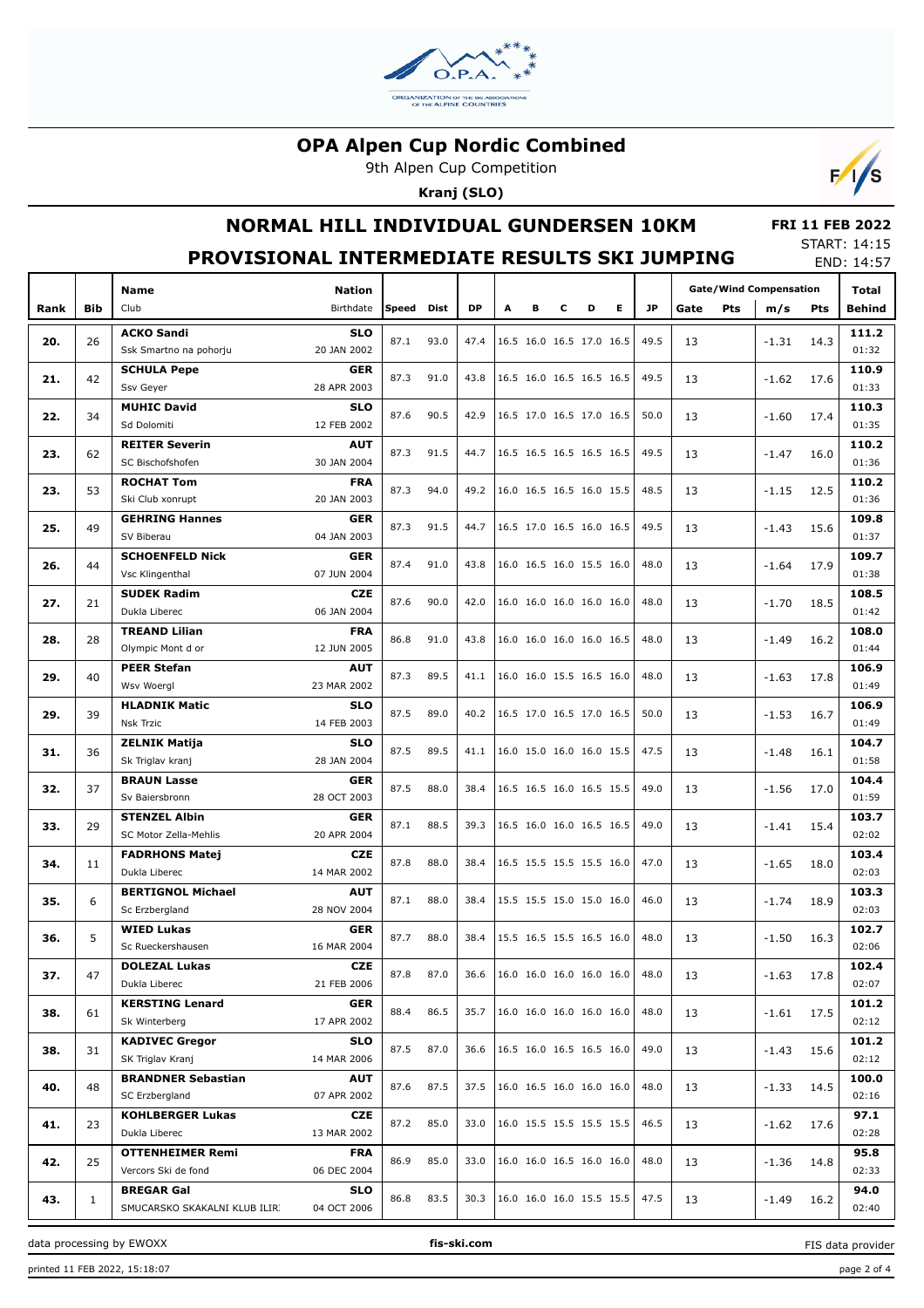

9th Alpen Cup Competition

**Kranj (SLO)**



## **NORMAL HILL INDIVIDUAL GUNDERSEN 10KM**

#### **FRI 11 FEB 2022** START: 14:15

|      |                |                                                  | PROVISIONAL INTERMEDIATE RESULTS SKI JUMPING |       |             |           |   |                          |   |   |    |           |      |     |                                      |            | <b>SIARI</b> 14.15<br>END: 14:57 |
|------|----------------|--------------------------------------------------|----------------------------------------------|-------|-------------|-----------|---|--------------------------|---|---|----|-----------|------|-----|--------------------------------------|------------|----------------------------------|
| Rank | <b>Bib</b>     | <b>Name</b><br>Club                              | <b>Nation</b><br>Birthdate                   | Speed | <b>Dist</b> | <b>DP</b> | A | в                        | C | D | E. | <b>JP</b> | Gate | Pts | <b>Gate/Wind Compensation</b><br>m/s | <b>Pts</b> | Total<br><b>Behind</b>           |
| 44.  | 8              | <b>WALICZEK Andrzei</b><br>TS Wisla Zakopane     | <b>POL</b><br>06 MAY 2005                    | 87.3  | 82.0        | 27.6      |   | 16.0 15.5 15.0 15.5 16.0 |   |   |    | 47.0      | 13   |     | $-1.72$                              | 18.7       | 93.3<br>02:43                    |
| 45.  | 10             | <b>CONSOLATI Eros</b><br>U.S. DOLOMITICA A.S.D.  | <b>ITA</b><br>12 AUG 2004                    | 87.2  | 83.5        | 30.3      |   | 15.5 15.5 15.5 15.5 15.5 |   |   |    | 46.5      | 13   |     | $-1.49$                              | 16.2       | 93.0<br>02:44                    |
| 46.  | 16             | <b>BORGENHEIMER Julius</b><br>SK Berchtesgaden   | <b>GER</b><br>16 DEC 2006                    | 87.0  | 83.0        | 29.4      |   | 15.5 15.5 15.0 15.5 15.0 |   |   |    | 46.0      | 13   |     | $-1.49$                              | 16.2       | 91.6<br>02:50                    |
| 47.  | 33             | <b>FISCHBACHER Jonas</b><br>Wsv Ramsau           | <b>AUT</b><br>17 OCT 2004                    | 86.4  | 83.0        | 29.4      |   | 15.5 15.0 14.5 15.0 14.5 |   |   |    | 44.5      | 13   |     | $-1.61$                              | 17.5       | 91.4<br>02:51                    |
| 47.  | 17             | <b>KUCHTA Bartlomiej</b><br>LKS Poronin          | <b>POL</b><br>07 NOV 2003                    | 87.2  | 83.5        | 30.3      |   | 15.0 14.5 15.5 14.5 15.0 |   |   |    | 44.5      | 13   |     | $-1.52$                              | 16.6       | 91.4<br>02:51                    |
| 49.  | 13             | <b>LIBENER Luca</b><br>U.S. DOLOMITICA A.S.D.    | ITA<br>03 JAN 2005                           | 87.5  | 84.0        | 31.2      |   | 15.0 14.5 14.5 14.5 15.0 |   |   |    | 44.0      | 13   |     | $-1.37$                              | 14.9       | 90.1<br>02:56                    |
| 50.  | 12             | <b>SAMHABER David</b><br>UVB Hinzenbach          | <b>AUT</b><br>14 APR 2002                    | 87.6  | 81.5        | 26.7      |   | 15.5 15.0 15.0 16.0 16.0 |   |   |    | 46.5      | 13   |     | $-1.54$                              | 16.8       | 90.0<br>02:56                    |
| 51.  | 14             | <b>PENET Tom</b><br>Us Autrans                   | <b>FRA</b><br>01 MAR 2004                    | 87.4  | 83.5        | 30.3      |   | 16.0 15.5 15.5 15.5 15.5 |   |   |    | 46.5      | 13   |     | $-1.19$                              | 13.0       | 89.8<br>02:57                    |
| 52.  | $\overline{4}$ | <b>JOHN Jan</b><br>Dukla Liberec                 | <b>CZE</b><br>15 FEB 2005                    | 87.3  | 83.0        | 29.4      |   | 14.5 15.0 15.0 15.5 15.0 |   |   |    | 45.0      | 13   |     | $-1.32$                              | 14.4       | 88.8<br>03:01                    |
| 53.  | 15             | <b>VENTURINI Bryan</b><br>U.S. DOLOMITICA A.S.D. | ITA<br>27 MAY 2006                           | 87.1  | 83.0        | 29.4      |   | 15.0 14.5 14.5 15.0 14.5 |   |   |    | 44.0      | 13   |     | $-1.38$                              | 15.0       | 88.4<br>03:03                    |
| 54.  | 32             | <b>BRUECKL David</b><br>Wsv-Dik Rastbuechl       | <b>GER</b><br>30 OCT 2003                    | 87.5  | 82.0        | 27.6      |   | 15.0 14.0 14.0 14.5 14.5 |   |   |    | 43.0      | 13   |     | $-1.49$                              | 16.2       | 86.8<br>03:09                    |
| 55.  | 22             | <b>DOVZAN Lovro</b><br>Nsk Trzic fmg             | <b>SLO</b><br>29 JUL 2004                    | 87.6  | 77.5        | 19.5      |   | 16.0 15.5 15.5 15.5 16.0 |   |   |    | 47.0      | 13   |     | $-1.72$                              | 18.7       | 85.2<br>03:16                    |
| 56.  | $\overline{7}$ | <b>NETZER Leonard</b><br>SV Innsbruck-Bergisel   | <b>AUT</b><br>15 NOV 2004                    | 87.5  | 79.0        | 22.2      |   | 14.5 15.0 14.5 14.5 14.5 |   |   |    | 43.5      | 13   |     | $-1.66$                              | 18.1       | 83.8<br>03:21                    |
| 57.  | 41             | <b>PFANDL Nicolas</b><br><b>WSV Murau</b>        | <b>AUT</b><br>29 MAR 2003                    | 87.5  | 79.5        | 23.1      |   | 14.0 15.0 14.0 14.5 15.0 |   |   |    | 43.5      | 13   |     | $-1.26$                              | 13.7       | 80.3<br>03:35                    |
| 58.  | 19             | <b>MUELLER Constantin</b>                        | <b>GER</b><br>13 OCT 2005                    | 86.5  | 75.0        | 15.0      |   | 15.5 15.5 15.0 15.0 15.5 |   |   |    | 46.0      | 13   |     | $-1.49$                              | 16.2       | 77.2<br>03:48                    |
| 59.  | 9              | <b>FACCHINI Manuel</b><br>U.S. DOLOMITICA A.S.D. | <b>ITA</b><br>09 SEP 2002                    | 86.6  | 76.0        | 16.8      |   | 14.0 14.5 14.5 14.5 14.0 |   |   |    | 43.0      | 13   |     | $-1.46$                              | 15.9       | 75.7<br>03:54                    |
| 60.  | 24             | <b>RATHGEB Nico</b><br>SC Erzbergland            | <b>AUT</b><br>20 APR 2003                    | 87.2  | 77.0        | 18.6      |   | 14.0 14.5 14.5 14.0 14.5 |   |   |    | 43.0      | 13   |     | $-1.10$                              | 12.0       | 73.6<br>04:02                    |

| Did not start |                  |  |  |  |  |  |  |  |  |  |
|---------------|------------------|--|--|--|--|--|--|--|--|--|
| Bib           | <b>Name</b>      |  |  |  |  |  |  |  |  |  |
| 18            | MITREGA Grzegorz |  |  |  |  |  |  |  |  |  |

| <b>Disqualified</b> |                 |           |  |  |  |  |  |  |  |  |  |  |
|---------------------|-----------------|-----------|--|--|--|--|--|--|--|--|--|--|
| <b>Bib</b>          | <b>Name</b>     | Reason    |  |  |  |  |  |  |  |  |  |  |
| 20                  | BEGRAND<br>Mael | SCE4 Suit |  |  |  |  |  |  |  |  |  |  |

FIS data provider